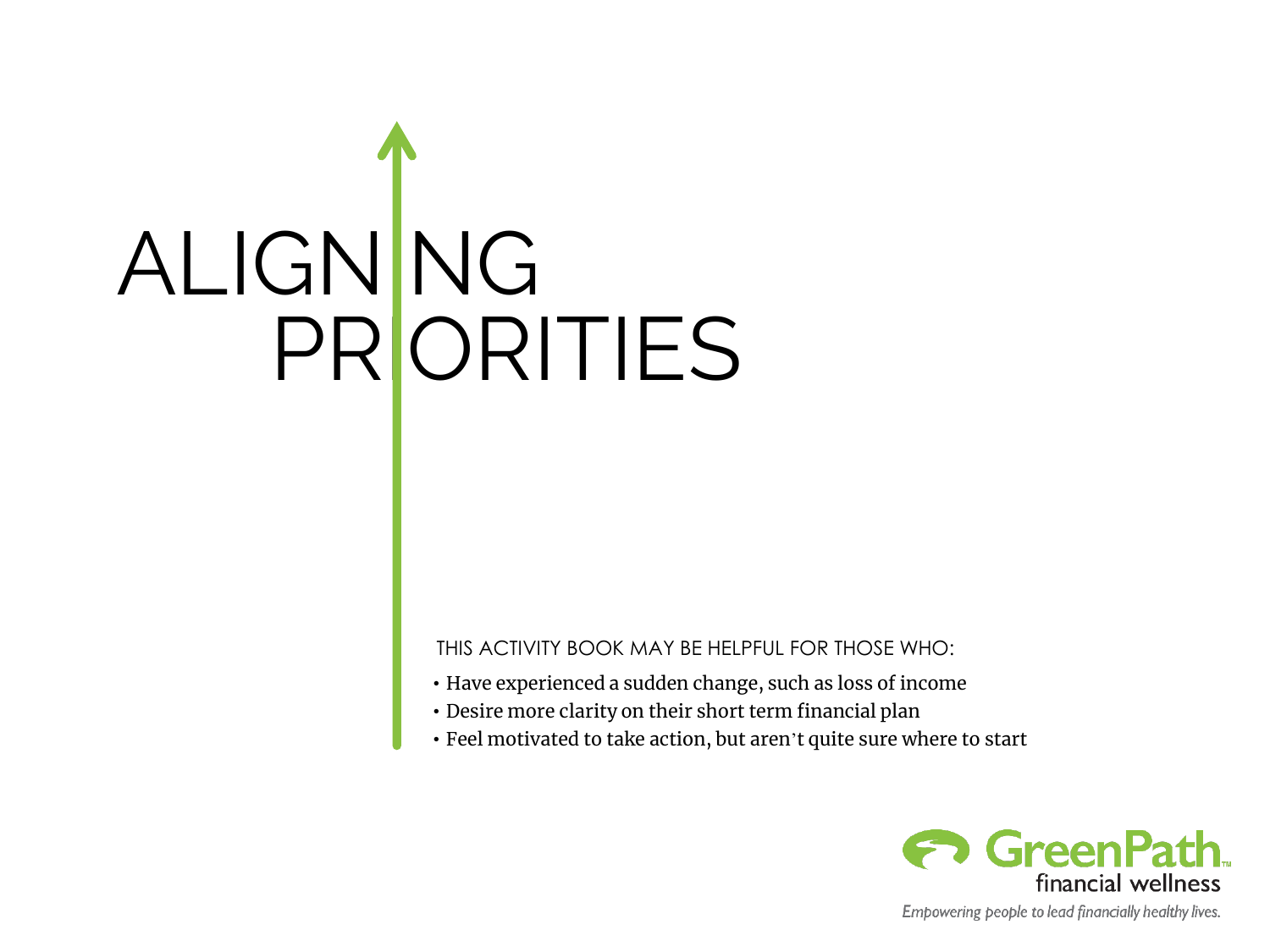A way to prioritize your **most important** expenses and build a short term plan for your cash flow.

This activity book features **7** activities that are designed to build on each other.

Changes to our financial lives can often result in stress and mental fatigue, making decisions even more challenging. We have a natural tendency to avoid choices that feel like we are giving something up. Instead, we may try our best to take each day as it comes without a plan.

This guide aims to give a greater sense of ease and control when making choices of how you will spend the money you have. Our hope is that you gain confidence over your money choices as you reflect on what has the most meaning to you.

### You can expect to: **PRIORITIZE YOUR EXPENSES BASED ON YOUR VALUES.**

- 1. Review an example of expense prioritization.
- 2. Build your personal expense prioritization.
- 3. Reflect on the importance of each expense.

### **CREATE A SHORT TERM ACTION PLAN BASED ON YOUR PRIORITIES.**

- 4. Take an inventory of your upcoming income and expenses.
- 5. Review and select ideas to find flexibility in your spending plan.
- 6. Simulate what different choices might look like.
- 7. Consider the next few weeks and what next steps you want to take.

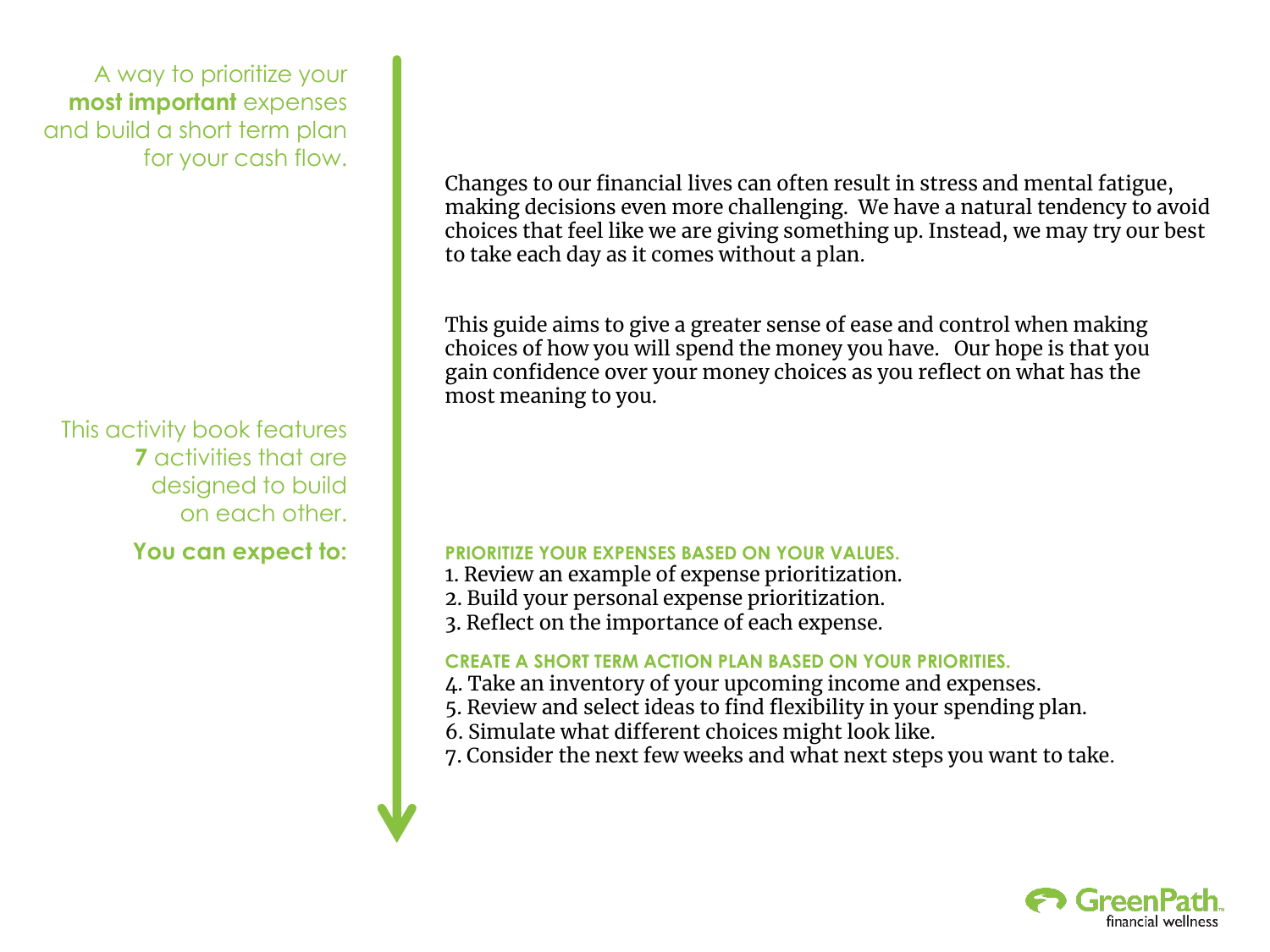### 01

The following is an example of expense prioritization. We recognize that each household's situation is unique. You will have an opportunity to create a version based on how you would choose to prioritize the important things in your life.



### **DEFINITIONS**:

Food: groceries; dining out can be lumped into discretionary spending

Medical / prescriptions: includes co-payments and other upfront payments for treatment and medicine.

Housing: rent, mortgage, condo fees, etc.

Child Related: daycare, babysitter, tuition, etc.

Essential Utilities: Heat, electricity, water; basic cell phone or internet if it's required to remain employed

Transportation: public transit, auto loans, gasoline, auto maintenance, ride sharing

Job related expenses: necessary expenses to continue to work, i.e. uniforms.

Insurance: auto, homeowners, renter's, life Debt: personal loans, credit cards, student loans, medical bills, etc. Certain debts may have higher priority than others. Savings: Funds set aside for emergencies (such as income loss) and retirement

Non essential utilities: Cell phone extras, streaming services, cable, memberships, etc.

Discretionary Spending: May include dining out, entertainment, clothing, online shopping, etc

Other potential expenses not listed: Pet expenses, home maintenance costs, personal care, household items, tithes, donations

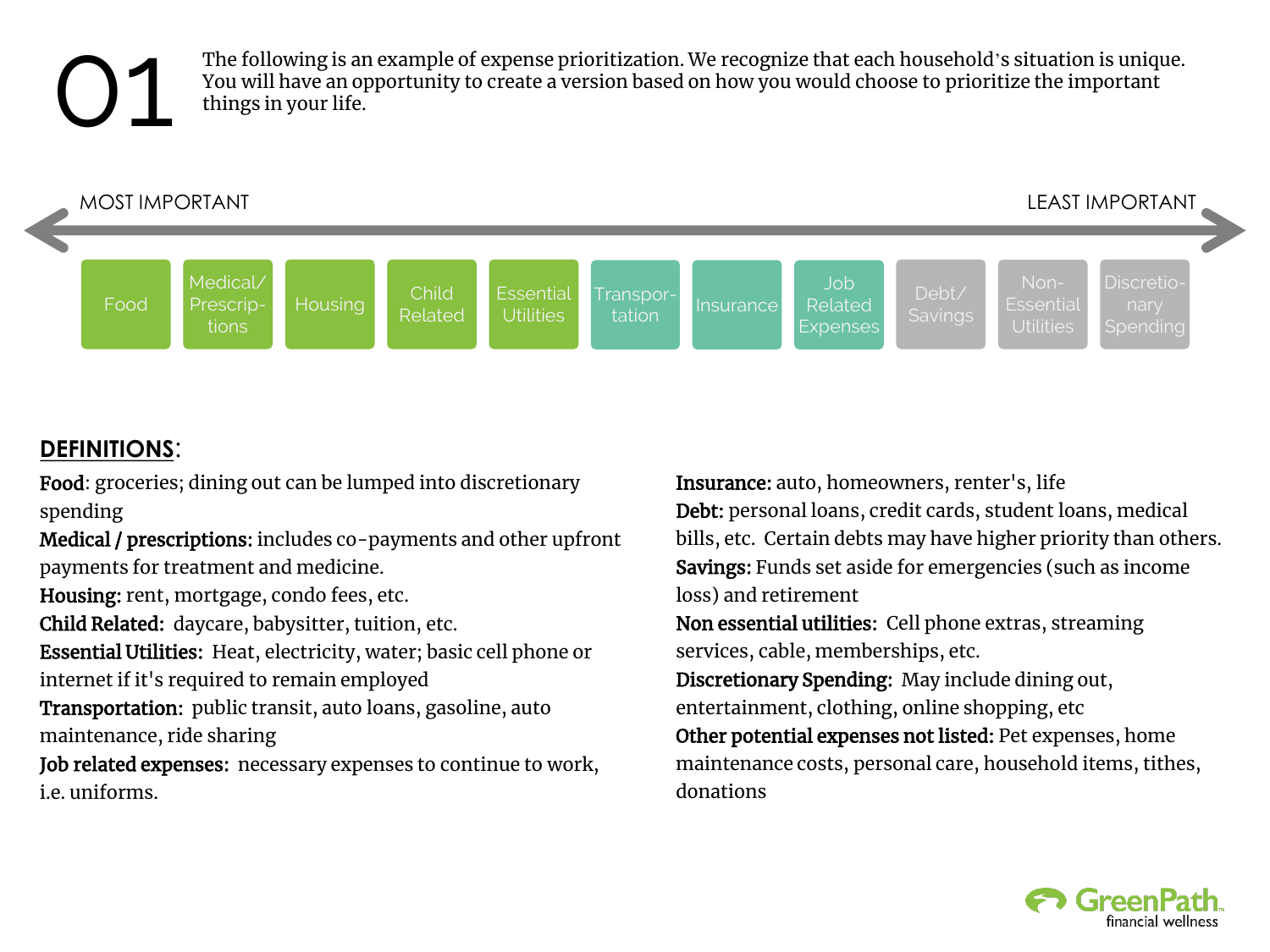Now it's time for you to enter your personal expenses in the boxes below. Be sure to include all categories you are responsible for and feel free to add any not included in our example.



SELF REFLECTION: You might be uncertain about the level of importance for some expenses. Complete the below questions for these expenses and reorder your list in response. Answer the questions by discussing them with someone you trust, writing them down or thinking your responses. 03

Why is the \_\_\_\_\_\_\_\_\_\_\_\_\_\_\_ expense important to me ? \_\_\_\_\_\_\_\_\_\_\_\_\_\_\_\_\_\_\_\_\_\_\_\_\_\_\_\_\_\_\_

How would my life be impacted if I reduced or stopped spending on this expense?

If it's important to me to maintain this expense, what can I do to keep it prioritized?

EXAMPLE: Food might be one of your most important expenses and yet how much you spend on it can be flexible. You may choose to prioritize spending normally to maintain your current diet or you may consider looking into more affordable options, eliminating certain items, exploring food banks, or applying for assistance programs.

 $\mathcal{L}_\text{max}$  , and the contract of the contract of the contract of the contract of the contract of the contract of the contract of the contract of the contract of the contract of the contract of the contract of the contr

 $\mathcal{L}_\text{max}$  and  $\mathcal{L}_\text{max}$  and  $\mathcal{L}_\text{max}$  and  $\mathcal{L}_\text{max}$  and  $\mathcal{L}_\text{max}$  and  $\mathcal{L}_\text{max}$ 

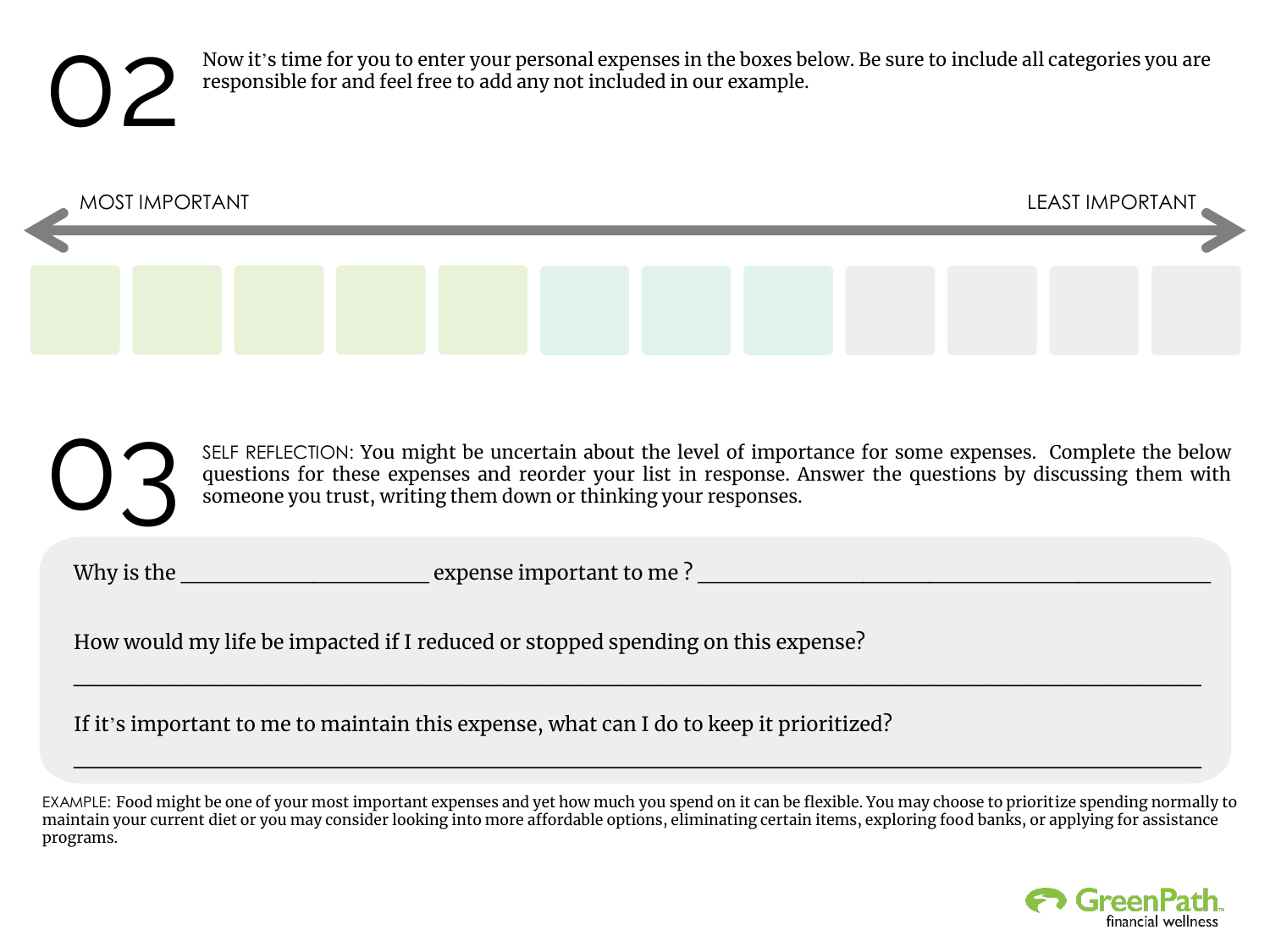Which important expenses can you cover? Where might you look for flexibility? Take an inventory of current or upcoming income and expenses. Consider reviewing statements during this activity if it is helpful. Circle the items that cause stress or concern.

Income Sources: (bank account, savings account, expected income), amount, frequency of payment and expected date to receive funds

04



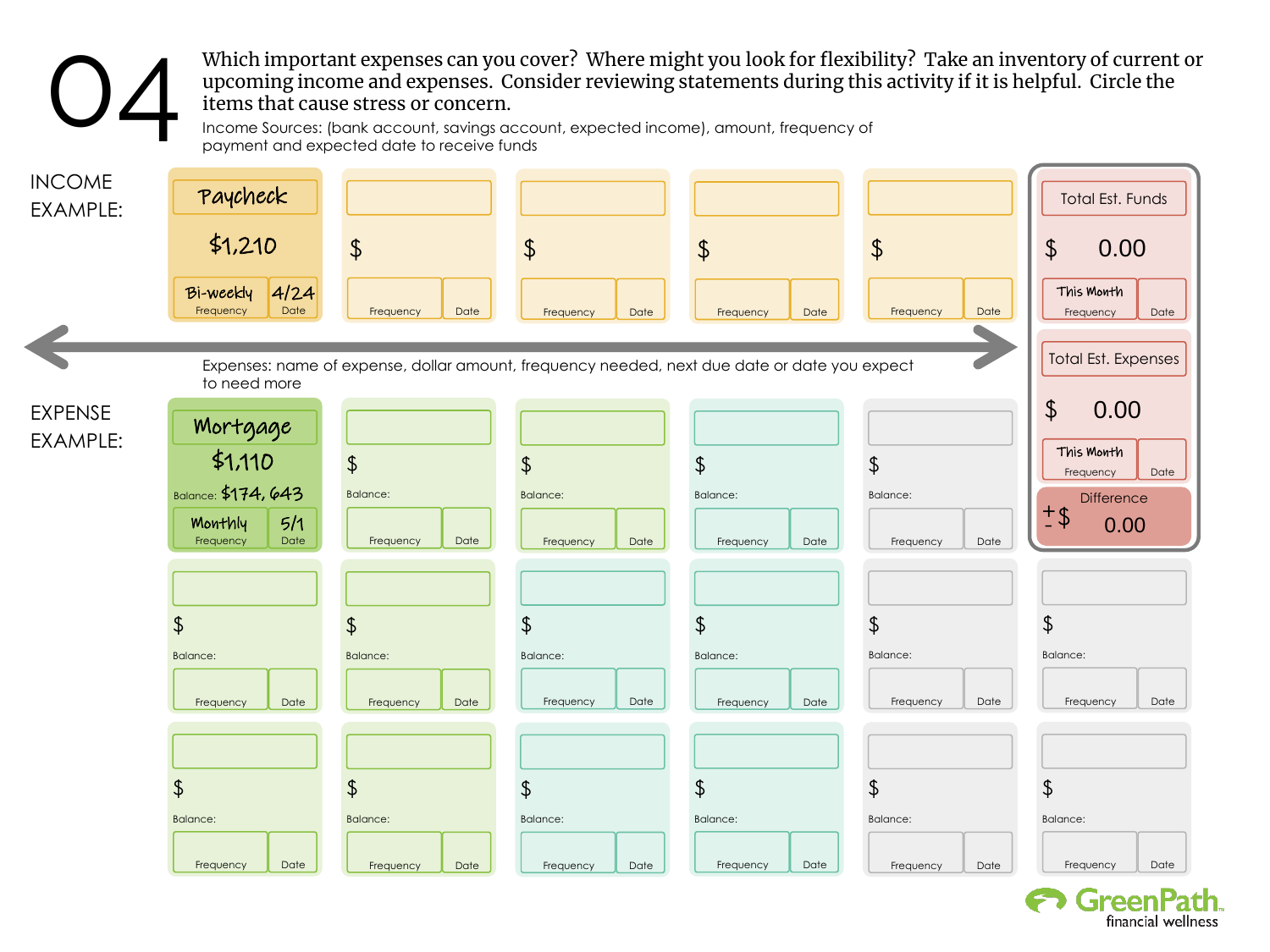## 05

How might you find flexibility in important expenses? Consider the following suggestions and check the box next to the ones that are interesting to you.

If you are interested in personalized suggestions, consider calling GreenPath to talk to an expert and together review your options.

| Income                                                                                                                                                                                                           |                                                                                                                                                                                                                                      |
|------------------------------------------------------------------------------------------------------------------------------------------------------------------------------------------------------------------|--------------------------------------------------------------------------------------------------------------------------------------------------------------------------------------------------------------------------------------|
| Review your paycheck. Consider reaching out to your HR department<br>to better understand what might be adjusted in your paycheck like<br>deductions or contributions to a retirement account.                   | If your income is reduced, consider applying for unemployment or<br>identify if there are opportunities for additional income through<br>side jobs.                                                                                  |
| Housing                                                                                                                                                                                                          |                                                                                                                                                                                                                                      |
| Consider reaching out to your mortgage lender. Often, there are<br>options if you are struggling. Reach out to a GreenPath housing<br>counselor to discuss pros and cons.                                        | (Rent) What is not working with your current rental situation?<br>Consider reaching out to your landlord to see if they have any flexibility<br>in how rent is paid (splitting payments based on pay schedule, a new due date, etc.) |
| Food                                                                                                                                                                                                             |                                                                                                                                                                                                                                      |
| Consider a discount grocery store in order to save money.<br>Many of these stores offer the same healthy food options of the<br>more expensive stores.                                                           | Consider making a list of what you need to buy and a limit of how much<br>you are willing to spend. It will be easier to stay on track with your<br>finances if you plan ahead.                                                      |
| <b>Utilities</b>                                                                                                                                                                                                 |                                                                                                                                                                                                                                      |
| If your income is reduced, you might be eligible for energy assistance.<br>Consider reaching out to your utility company to see what is available.                                                               | Ask a friend or family member how they've saved on a cell phone,<br>cable or internet bill. Write their ideas here or come up with your own:                                                                                         |
| Other                                                                                                                                                                                                            |                                                                                                                                                                                                                                      |
| If your cash flow is tight, consider reaching out to your vehicle lender<br>or student loan servicer to see if a payment could be skipped or what<br>other options may be available.                             | Subscriptions: Make a list of your subscriptions (Streaming services,<br>Amazon, etc.). Do you need all of these right now?                                                                                                          |
| Goals                                                                                                                                                                                                            |                                                                                                                                                                                                                                      |
| Have extra money you're willing to put towards a goal? Reference the<br>priorities you created and set aside money in an emergency fund to<br>cover a month's worth of those expenses in case something changes. | Unsure which goal to focus on first? Consider this order: 1) \$500-\$1000<br>emergency fund 2) Pay off credit card debt 3) Savings to cover 3 months<br>of income 4) Down payment on home or paying down student loans.              |
| Your Idea                                                                                                                                                                                                        |                                                                                                                                                                                                                                      |
| Write down your own idea:                                                                                                                                                                                        | Consider sharing your idea with us by clicking on this survey.<br>Your suggestion may end up helping someone else who is looking<br>for ideas.                                                                                       |
|                                                                                                                                                                                                                  | <b>GreenP</b>                                                                                                                                                                                                                        |

financial wellness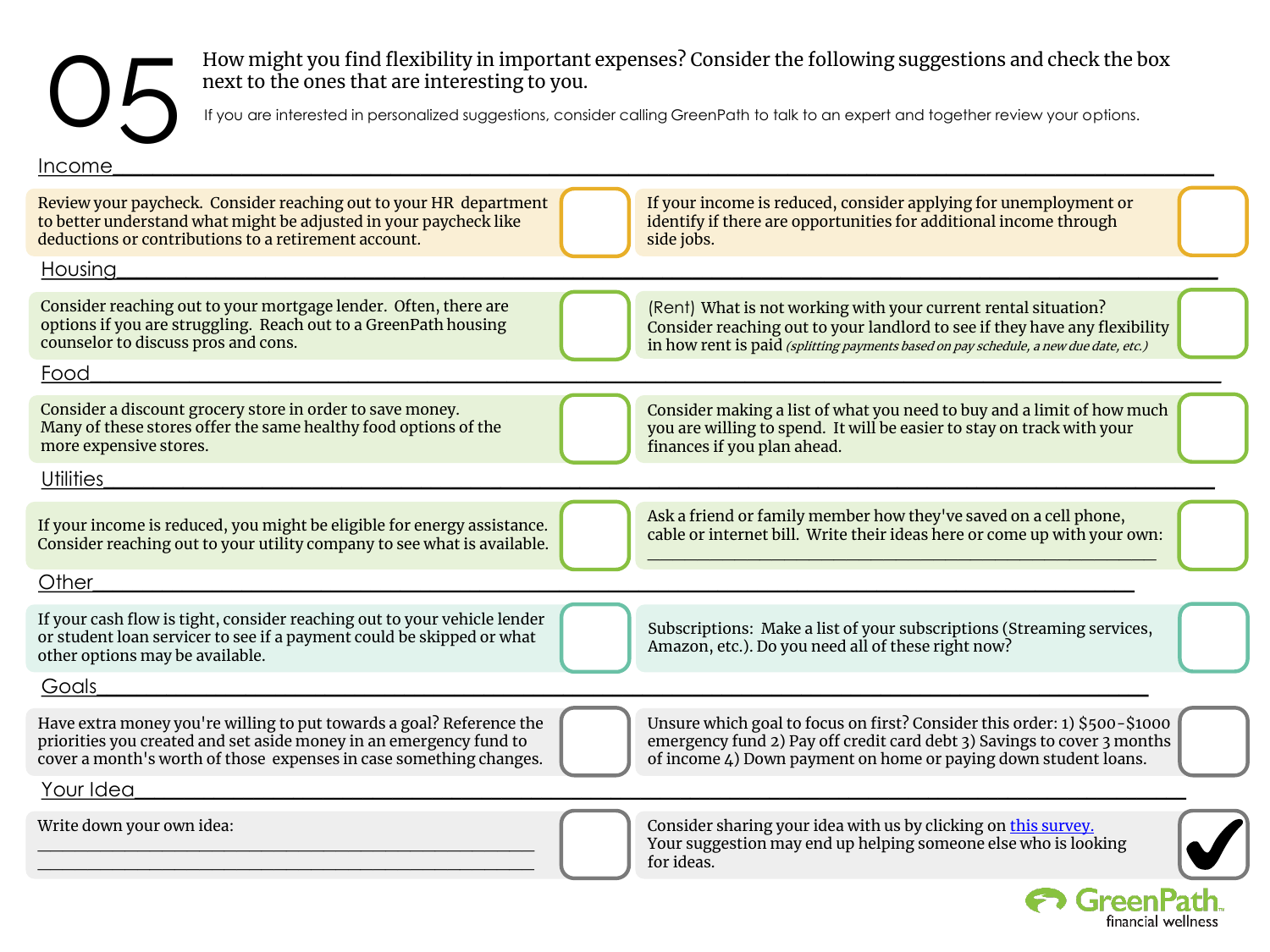How might you evaluate possible choices? This activity is your chance to simulate how possible choices might DC How might Starting Balance= \$520

**Here is an example for reference.**

Now it's your turn. Refer to your upcoming income and expenses from Activity 04 and your ideas from Activity 05.

Please use the space to the right to calculate how you might spend an upcoming paycheck or other source of income.

We invite you to print out multiple copies of this page to review other possible scenarios.

| <b>Date</b> | <b>Description</b> | income /<br>expense | Amount | <b>Balance</b> | <b>Notes</b>                                               |
|-------------|--------------------|---------------------|--------|----------------|------------------------------------------------------------|
| 4/24        | Paycheck           | income              | \$1210 | \$1730         |                                                            |
| 4/25        | Groceries          | expense             | \$350  | \$1380         |                                                            |
| 4/25        | Prescriptions      | expense             | \$60   | \$1320         |                                                            |
| 5/1         | Mortgage           | expense             | \$1110 | \$210          |                                                            |
| 5/4         | Daycare            | expense             | \$550  | (4340)         | Not enough to cover daycare<br>with current prioritization |

Starting Balance=

| <b>Date</b> | <b>Description</b> | income/<br>expense | Amount | <b>Balance</b> | <b>Notes</b> |
|-------------|--------------------|--------------------|--------|----------------|--------------|
|             |                    | income             |        |                |              |
|             |                    | expense            |        | 0.00           |              |
|             |                    | expense            |        | 0.00           |              |
|             |                    | expense            |        | 0.00           |              |
|             |                    | expense            |        | 0.00           |              |

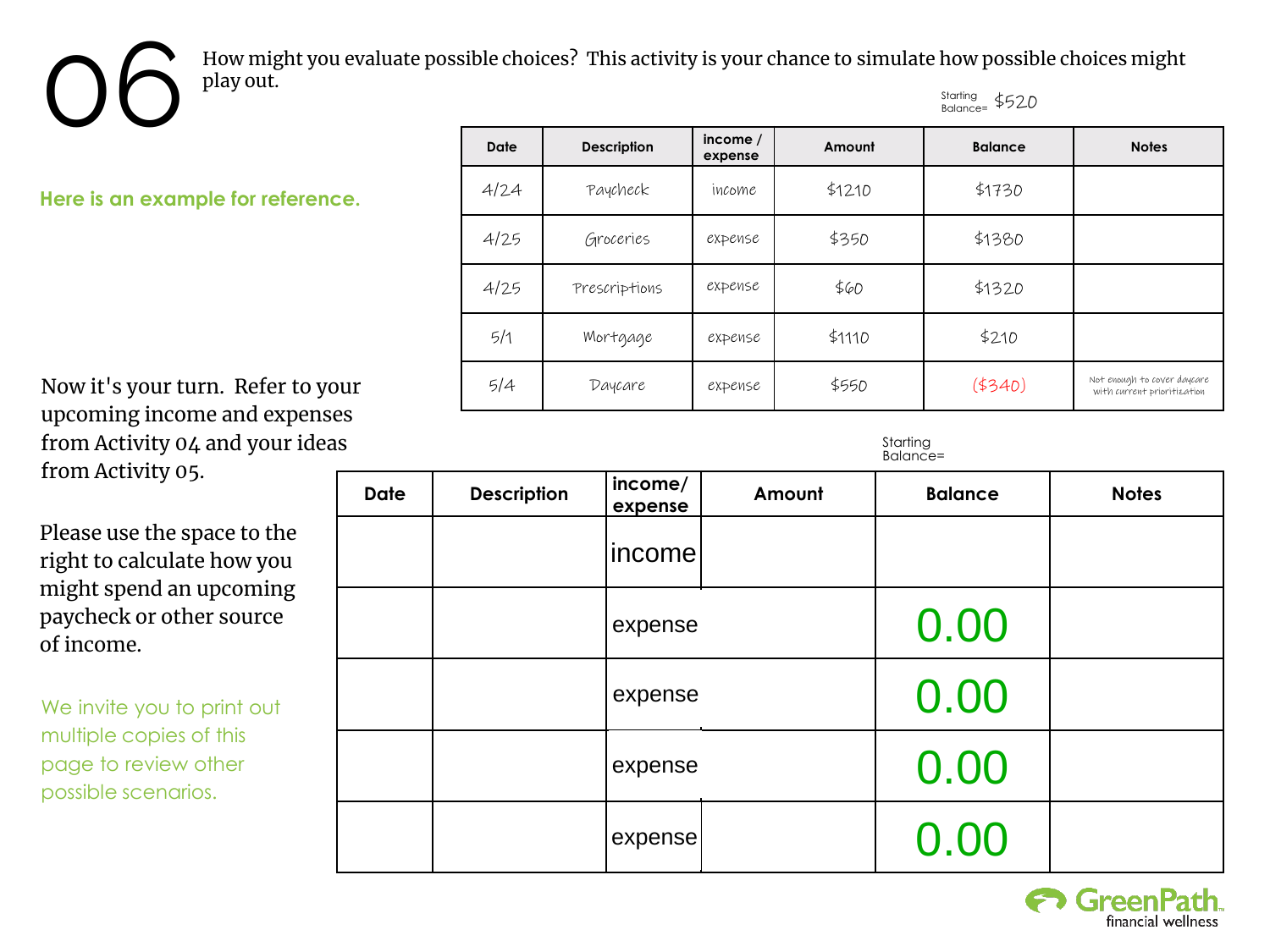A short term plan and achievable goals can make you feel accomplished, providing momentum towards success. In this last activity, refer back to your order of importance (02), your inventory of income and expenses (04), and evaluate which choices you have considered (05, 06) will serve you best in the next couple of weeks.<br>Imagine what your next steps and accomplishments might look like. Write or discuss 3 items you want to activate on.

| It would feel great if I completed the following by next week:                              |  |  |  |  |
|---------------------------------------------------------------------------------------------|--|--|--|--|
| O <sub>1</sub>                                                                              |  |  |  |  |
|                                                                                             |  |  |  |  |
|                                                                                             |  |  |  |  |
| I would feel _______________ if I completed the following by_________________________:      |  |  |  |  |
| 02                                                                                          |  |  |  |  |
|                                                                                             |  |  |  |  |
|                                                                                             |  |  |  |  |
|                                                                                             |  |  |  |  |
| I would feel ________________ if I completed the following by ____________________________: |  |  |  |  |
| 03                                                                                          |  |  |  |  |
|                                                                                             |  |  |  |  |

**Consider discussing/sharing your work with a financial partner or someone you trust for support in these choices. Place in a visible location as a reminder to what you committed to do, and how you would feel afterward. Once tasks or activates are completed, select 3 more.**